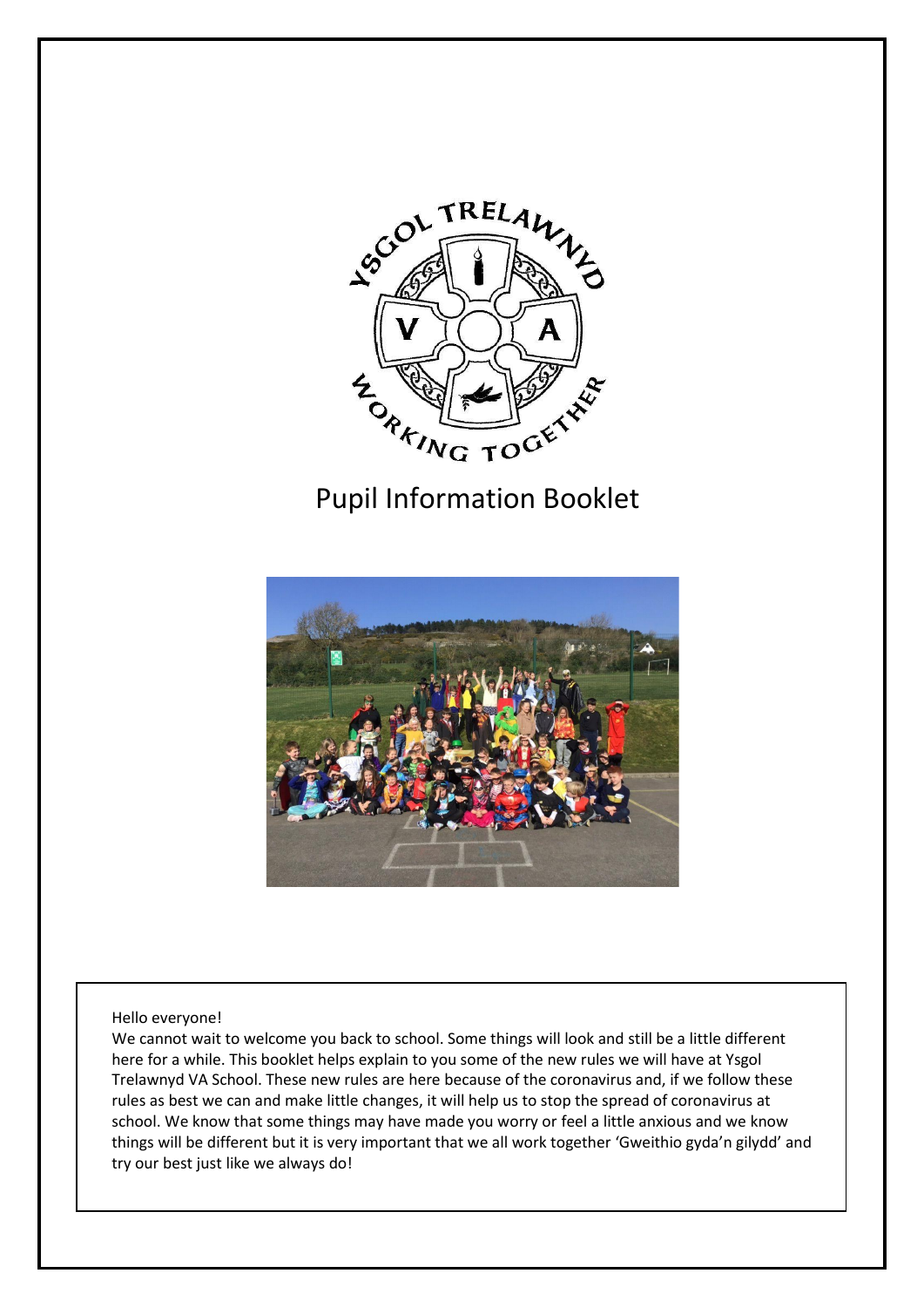# Arriving at school

- Come to school in your school uniform (your teacher will let you know which days you should wear your PE kit to school)
- Enter the school through the front gate
- Follow the one-way system up the slope
- Say goodbye at the playground and sanitise your hands
- A member of staff will greet you in the cloakroom. Please wash your hands
- Go to your classroom and sit at your allocated desk
- You will be in your class bubble and can wave, smile, say hello and chat to your friends from your desk
- You must stay in your classroom

## Break Times

- Wash your hands before eating your snack
- Exit class through doors leading directly outside
- At playtimes, stay within your class bubble
- Use the equipment within your designated play box only
- Wash your hands when you return from break
- Wet play times: you will stay in class and sit at your table. Your teacher will let you know what activities you can do

## Lunchtimes

- Wash your hands before eating
- Sit at your allocated place in the classroom to eat

Your table will be wiped clean before and after eating



- Dispose of rubbish in your lunchbox or the bin provided
- Wash your hands after eating
- Don't share food
- Use your own water bottles for drinking

# **Toilets**

- Use the toilet allocated to your class bubble only
- Toilet breaks are timetabled but if you want to go, you go! A staff member will wipe door handles and taps once you are done
- Only one child in the toilets at any one time
- Wash your hands in the allocated sink
- Follow the one-way system